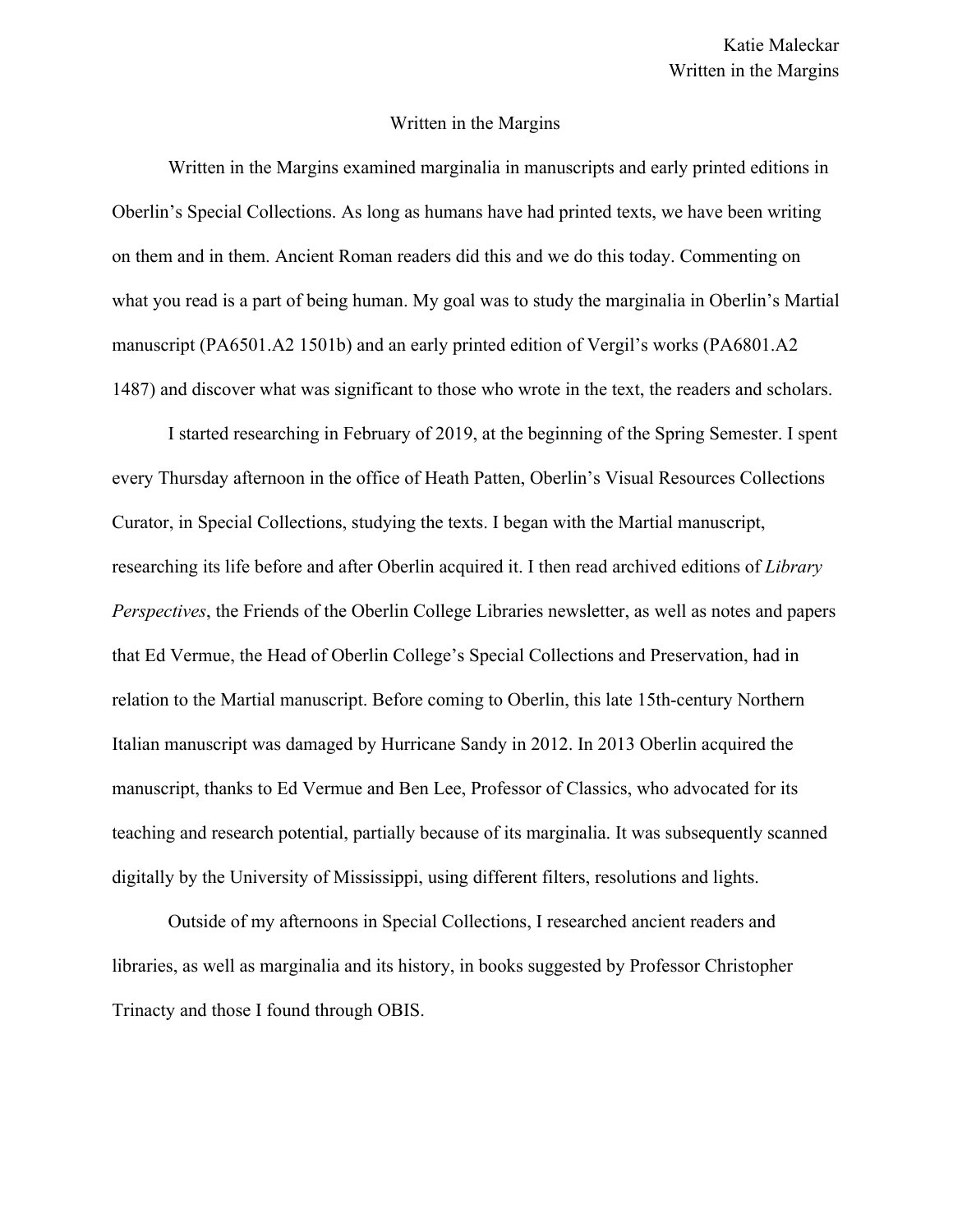Maleckar 2

In examining the Martial manuscript, my process was as follows. Initially I surveyed the physical manuscript for marginalia. I identified pages that were damaged the least. I preliminarily categorized the different types of marginalia. I also made a note of all the marginalia that I could read somewhat clearly with the naked eye, believing that these would be even clearer as I looked through the digital scans. This was a correct assumption, and I narrowed my research to those with the best digital scans in order to best distill the marginal notes.

I then analyzed the corresponding digital scans, zooming in and out, and playing with Photoshop filters in order to make the marginalia the clearest. I chose to focus primarily on the black and white scans, rather than other UV lights, in order to isolate the marginalia in Latin. This allowed me to look closely at each letter. Often, I needed to adjust the blackness filter letter by letter in order to read the text. An additional component of this research was understanding Latin paleography, at least the scripts of these particular readers. Once, I was able to distill the marginalia, I could analyze it. I looked at the marginalia in conjunction with the Latin text to see what the reader was remarking on.

In the Martial manuscript's marginalia, I found evidence of scholarly annotations and interlinear glosses. According to my research, the Martial reader used this manuscript, which contains only Martial's poems in Latin, in conjunction with other scholarly texts, such as dictionaries or commentaries in remarking on unusual uses of Latin words.

In the early printed collection of Vergil's works, the analysis of marginalia was much more straightforward. This copiously annotated work showed a reader very engaged in textual, metrical, and literary manners. The Vergil reader, read both Vergil's text and the various commentaries surrounding his Latin poetry. Thus, the reader's marginalia becomes a